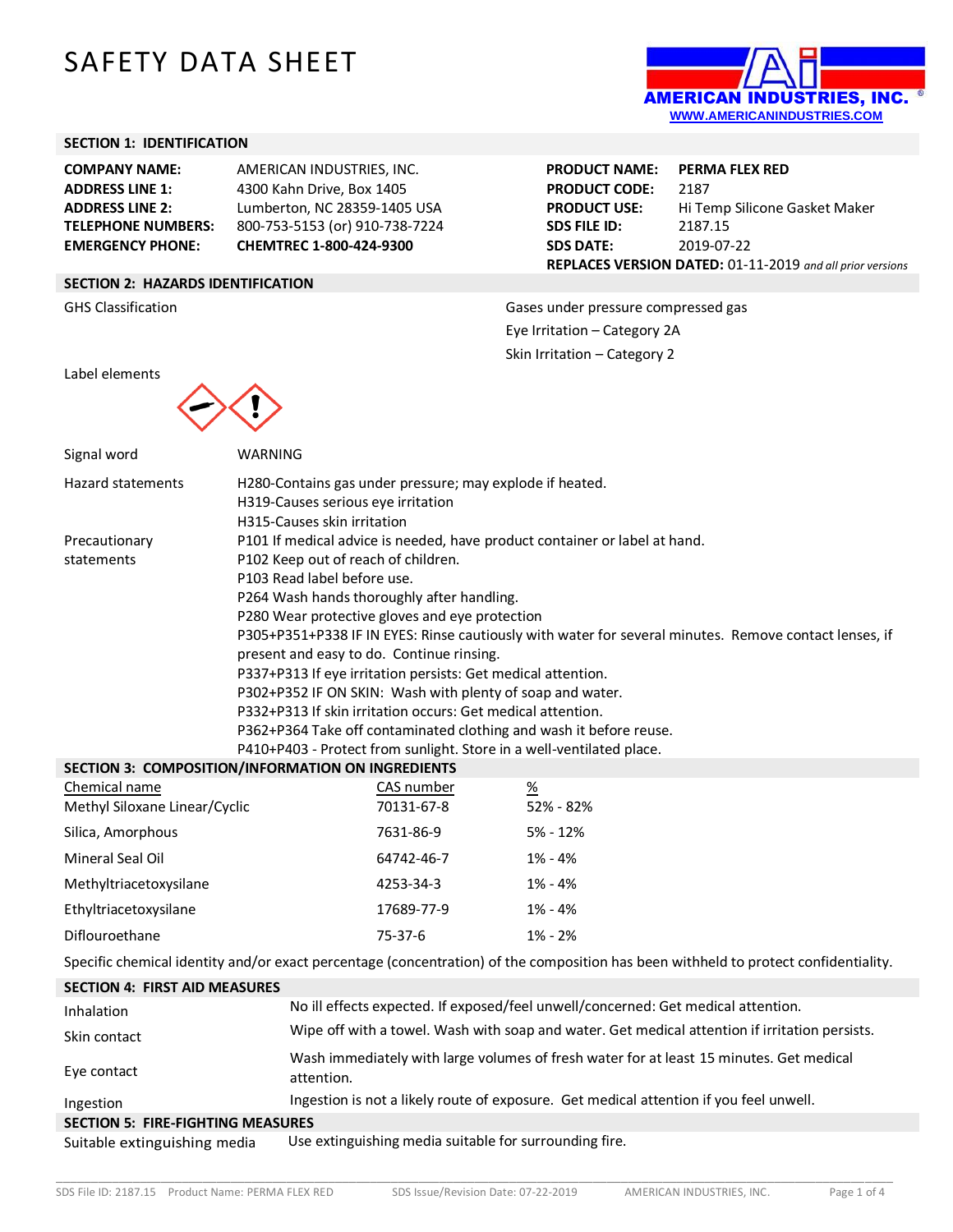| Unsuitable extinguishing media                                   | None known.                                                                                                                                                                                                                                                                                  |                       |                  |                       |                                                                                         |
|------------------------------------------------------------------|----------------------------------------------------------------------------------------------------------------------------------------------------------------------------------------------------------------------------------------------------------------------------------------------|-----------------------|------------------|-----------------------|-----------------------------------------------------------------------------------------|
| Specific hazards arising from the<br>chemical                    | Not classified as flammable but contains a flammable propellant. Contents under pressure.<br>Burning may produce silicon oxides; carbon oxides. Exposure of containers to heat and flames can<br>cause them to rupture often with violent force.                                             |                       |                  |                       |                                                                                         |
| Special protective equipment<br>and precautions for firefighters | Firefighters should always wear positive pressure self-contained breathing apparatus and full<br>protective clothing. Cool fire-exposed containers with water. Use shielding to protect against<br>bursting cans.                                                                            |                       |                  |                       |                                                                                         |
| Fire-fighting procedures                                         | Water may be used to cool containers to prevent pressure build-up and explosion when exposed<br>to extreme heat.                                                                                                                                                                             |                       |                  |                       |                                                                                         |
| <b>SECTION 6: ACCIDENTAL RELEASE MEASURES</b>                    |                                                                                                                                                                                                                                                                                              |                       |                  |                       |                                                                                         |
| <b>Emergency Procedures</b>                                      | Ventilate area. Wear appropriate clothing and equipment.                                                                                                                                                                                                                                     |                       |                  |                       |                                                                                         |
| Personal precautions                                             | Avoid breathing vapors. Avoid contact with skin, eye or clothing. Do not touch damaged<br>containers or spilled materials unless wearing appropriate protective clothing.<br>Avoid release to environment. Inform appropriate managerial or supervisory personnel of all                     |                       |                  |                       |                                                                                         |
| Environmental precautions                                        | environmental releases.                                                                                                                                                                                                                                                                      |                       |                  |                       |                                                                                         |
| Recommended Equipment                                            | Wear appropriate protective equipment (see Section 8).<br>Place leaking can in a pail in a well-ventilated area until pressure has dissipated. Collect residual<br>liquid using inert absorbents and place into a suitable container for disposal.                                           |                       |                  |                       |                                                                                         |
| <b>SECTION 7: HANDLING AND STORAGE</b>                           |                                                                                                                                                                                                                                                                                              |                       |                  |                       |                                                                                         |
|                                                                  |                                                                                                                                                                                                                                                                                              |                       |                  |                       | Avoid contact with eyes and skin. Avoid breathing vapors or gas. Use only with adequate |
| Precautions for safe handling                                    | ventilation. Wash thoroughly with soap and water after handling. Contents under pressure, do not<br>puncture or incinerate containers. Do not puncture or incinerate (burn) cans. Do not spray in<br>eyes. Do not take internally.                                                           |                       |                  |                       |                                                                                         |
| <b>Ventilation Requirements</b>                                  | Use in well ventilated place.                                                                                                                                                                                                                                                                |                       |                  |                       |                                                                                         |
| Conditions for safe storage,<br>including any incompatibilities  | Store and use in a cool, dry, well-ventilated area, away from oxidizers and other incompatible<br>materials. Do not store in direct sunlight or above 120°F (49°C).                                                                                                                          |                       |                  |                       |                                                                                         |
| SECTION 8: EXPOSURE CONTROLS/PERSONAL PROTECTION                 |                                                                                                                                                                                                                                                                                              |                       |                  |                       |                                                                                         |
| Component                                                        | <b>OSHA</b>                                                                                                                                                                                                                                                                                  | <b>OSHA</b>           | <b>OSHA</b>      | <b>NIOSH</b>          | <b>ACGIH</b>                                                                            |
|                                                                  | <b>TWA</b><br>(ppm)                                                                                                                                                                                                                                                                          | <b>TWA</b><br>(mg/m3) | Tables<br>Z1,2,3 | <b>TWA</b><br>(mg/m3) | <b>TWA</b><br>(mg/m3)                                                                   |
| Difluoroethane                                                   |                                                                                                                                                                                                                                                                                              | 2.5                   | $\mathbf{1}$     |                       | 2.5                                                                                     |
| Mineral Seal Oil                                                 | 500                                                                                                                                                                                                                                                                                          | 2000                  | 1                |                       |                                                                                         |
| Silica, Amorphous                                                | 20(b)                                                                                                                                                                                                                                                                                        | 80 mg/m3<br>Percent   | 1,3              | 6                     |                                                                                         |
| Eye/face protection                                              | $SiO2+2$<br>Safety glasses with side shields should be used if indicated. Eye wash and safety showers in the<br>workplace are recommended.                                                                                                                                                   |                       |                  |                       |                                                                                         |
| Skin protection                                                  | Use solvent resistant protective gloves for prolonged or repeated contact.                                                                                                                                                                                                                   |                       |                  |                       |                                                                                         |
| Respiratory protection                                           | In restricted areas, use approved chemical/mechanical filters designed to remove a combination<br>of particles and vapor. In confined areas, use an approved airline respirator or hood. A self-<br>contained breathing apparatus is required for vapor concentrations above PEL/TLV limits. |                       |                  |                       |                                                                                         |
| <b>Appropriate Engineering</b><br>Controls                       | Ventilation should be sufficient to prevent inhalation of any vapors.                                                                                                                                                                                                                        |                       |                  |                       |                                                                                         |
| <b>SECTION 9: PHYSICAL AND CHEMICAL PROPERTIES</b>               |                                                                                                                                                                                                                                                                                              |                       |                  |                       |                                                                                         |
| Appearance                                                       |                                                                                                                                                                                                                                                                                              |                       |                  |                       |                                                                                         |
| Color                                                            | Red                                                                                                                                                                                                                                                                                          |                       |                  |                       |                                                                                         |
| Form<br>Odor                                                     | Thick liquid under pressure (Viscous paste)<br>Acetic acid                                                                                                                                                                                                                                   |                       |                  |                       |                                                                                         |
| Flash point                                                      | > 212°F (100°C) closed cup (Liquid component)                                                                                                                                                                                                                                                |                       |                  |                       |                                                                                         |
| Flammability                                                     | Flash point at or above 200°F (93°C)                                                                                                                                                                                                                                                         |                       |                  |                       |                                                                                         |
| Density                                                          | 1.81942 lb/gal                                                                                                                                                                                                                                                                               |                       |                  |                       |                                                                                         |
|                                                                  |                                                                                                                                                                                                                                                                                              |                       |                  |                       |                                                                                         |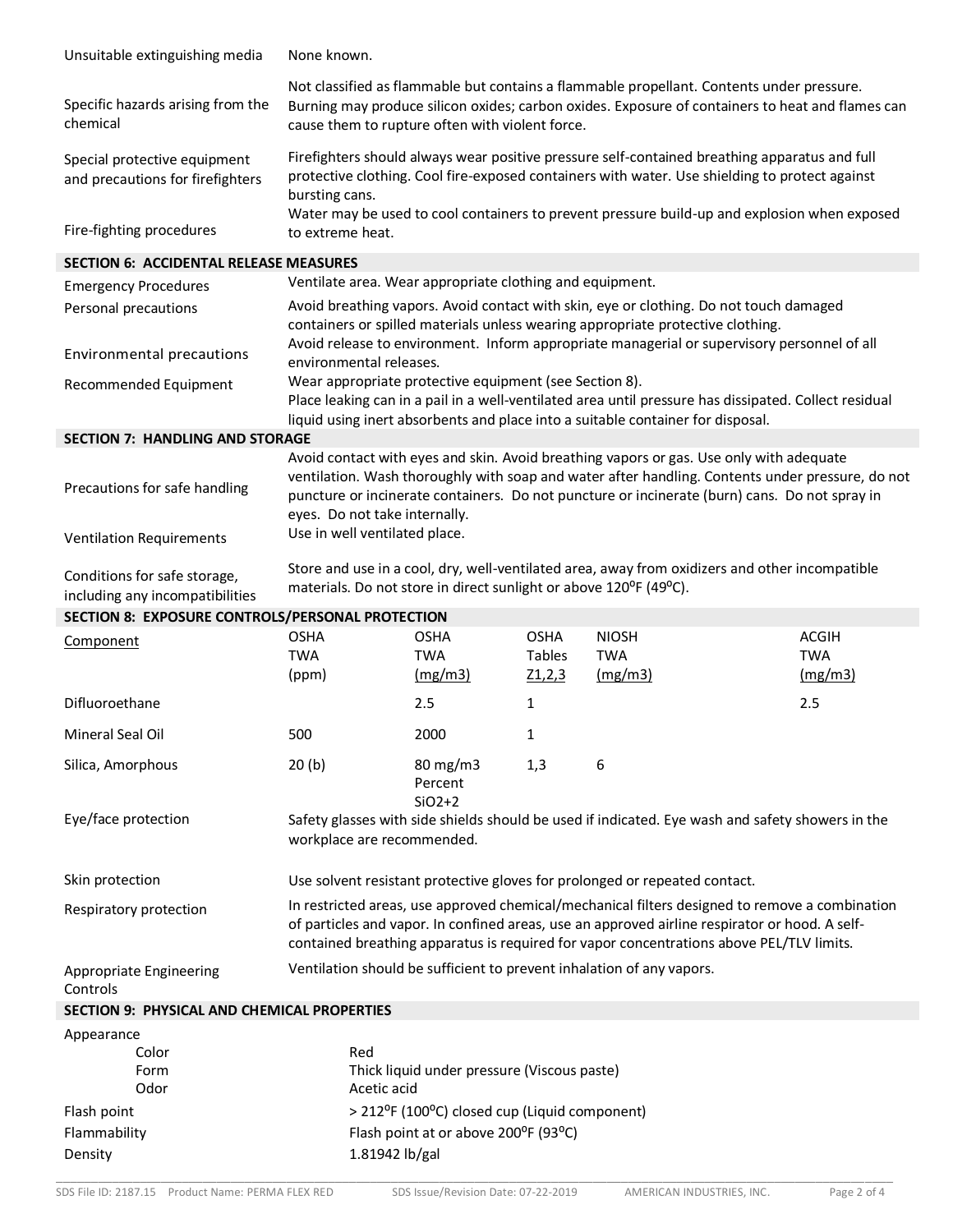| Density VOC                                                                                                                      | 0.25160 lb/gal                                                                                                    |  |
|----------------------------------------------------------------------------------------------------------------------------------|-------------------------------------------------------------------------------------------------------------------|--|
| % VOC                                                                                                                            | 3.078%                                                                                                            |  |
| Melting point/boiling point                                                                                                      | N/A                                                                                                               |  |
| Auto-igniting                                                                                                                    | N/A                                                                                                               |  |
| рH                                                                                                                               | N/A                                                                                                               |  |
| Solubility in water                                                                                                              | N/A                                                                                                               |  |
| Vapor density                                                                                                                    | N/A                                                                                                               |  |
| Vapor pressure                                                                                                                   | N/A                                                                                                               |  |
| Viscosity                                                                                                                        | N/A                                                                                                               |  |
| <b>Evaporation Rate</b><br>Lower Explosion Level<br><b>Upper Explosion Level</b><br><b>Freezing Point</b><br>Decomposition point | N/A<br>N/A<br>N/A<br>N/A<br>N/A                                                                                   |  |
| SECTION 10: STABILITY AND REACTIVITY                                                                                             |                                                                                                                   |  |
| Chemical stability                                                                                                               | Stable under normal storage conditions                                                                            |  |
| Possibility of hazardous reactions                                                                                               | None known                                                                                                        |  |
| Conditions to avoid                                                                                                              | Keep away from heat, sparks, extreme temperature, flame, other sources of ignition and<br>incompatible materials. |  |
| Hazardous decomposition products                                                                                                 | Burning may produce silicon oxides; carbon oxides.                                                                |  |
| Incompatible materials                                                                                                           | Strong acids, strong bases, strong oxidizing agents.                                                              |  |
|                                                                                                                                  |                                                                                                                   |  |
| SECTION 11: TOXICOLOGICAL INFORMATION                                                                                            |                                                                                                                   |  |
| Skin corrosion/irritation                                                                                                        | Causes skin irritation.                                                                                           |  |
| Classification of the substance or mixture                                                                                       | There is no toxicological data available for this product.                                                        |  |
| Serious eye contact                                                                                                              | Causes serious eye irritation                                                                                     |  |
| Carcinogenicity                                                                                                                  | No data available.                                                                                                |  |
| Germ Cell Mutagenicity                                                                                                           | No data available.                                                                                                |  |
| Reproductive toxicity                                                                                                            | No data available.                                                                                                |  |
| Respiratory/skin sensitization                                                                                                   | No data available.                                                                                                |  |
| Specific target organ toxicity-single<br>exposure                                                                                | No data available.                                                                                                |  |
| Specific target organ toxicity-repeated<br>exposure                                                                              | No data available.                                                                                                |  |
| Aspiration hazard                                                                                                                | No data available.                                                                                                |  |
| Acute toxicity                                                                                                                   | No data available.                                                                                                |  |
| SECTION 12: ECOLOGICAL INFORMATION                                                                                               |                                                                                                                   |  |
| Toxicity                                                                                                                         | No data available.                                                                                                |  |
| Classification of the substance or mixture                                                                                       | There is no ecological data available for this product.                                                           |  |
| Persistence and degradability                                                                                                    | No data available.                                                                                                |  |
| Bio-accumulative potential                                                                                                       | No data available.                                                                                                |  |
| Mobility in soil                                                                                                                 | No data available.                                                                                                |  |
| Other adverse effects                                                                                                            | No data available.                                                                                                |  |